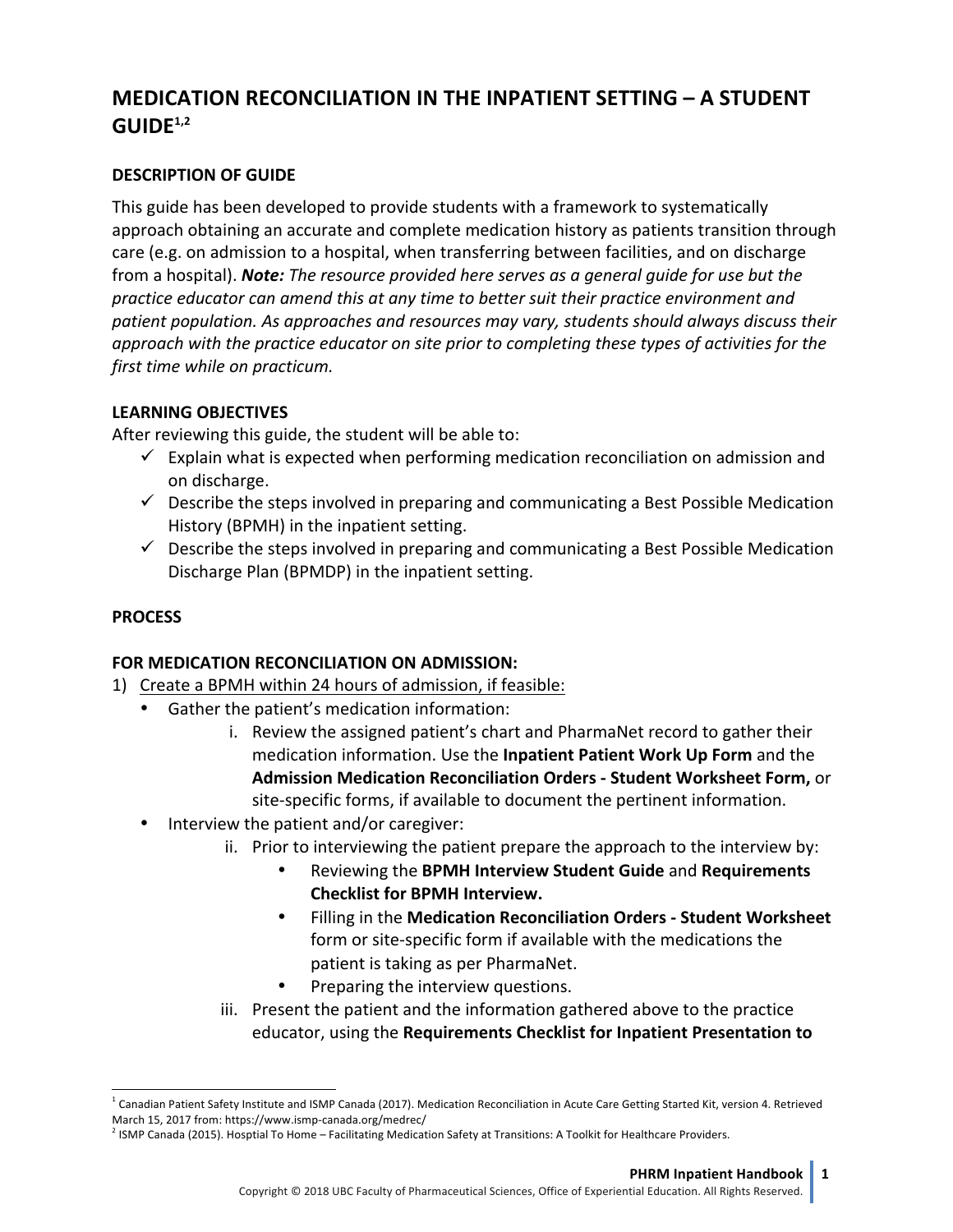**Practice Educator** as a guide if needed, and specifically discuss the areas you want to focus on and/or clarify with the patient during the interview.

- iv. Under the practice educator's guidance and supervision conduct a detailed BPMH medication reconciliation interview and document findings on the **Admission Medication Reconciliation Orders - Student Worksheet Form***,* or site-specific form if available, and specifically the Medication History Section – Verified Section.
- 2) Reconcile Medication Orders
	- Following the patient interview and under the guidance and supervision of the practice educator:
		- $\circ$  Review the patient chart again if necessary to gather or clarify any further information.
		- $\circ$  Compare the BPMH with the admission orders for the patient and identify any discrepancies that need to be clarified.
		- $\circ$  Discuss with the practice educator the process for resolving any discrepancies between the BPMH created and the admission orders.
		- $\circ$  Work with the practice educator to communicate and resolve any discrepancies identified with the most responsible prescriber.
- 3) Document
	- Under the guidance and supervision of the practice educator, student to draft a note to document patient's BPMH and the interaction as per the site's requirements and/or observe their practice educator document the patient's BPMH and the reconciliation activities performed (i.e. discrepancies, drug therapy problems, and recommendations).
- 4) Communicate
	- If deemed appropriate, under the guidance and supervision of the practice educator, relay any medication changes to the patient.

# **MEDICATION RECONCILIATION ON DISCHARGE:**

- 1) Student to create a BPMDP as follows:
	- Gather the patient's medication information
		- i. Conduct a review of the assigned patient's medical record and use the **Inpatient Patient Work Up Form and Best Possible Medication Discharge Plan – Student** Worksheet Form<sup>1</sup>, or site specific forms, if available to document the pertinent information needed. In particular:
			- Review the most up to date medication profile
			- Review the 24-hour Medication Administration Record (MAR) over several days, noting trends in use of PRN and regularly scheduled medications
			- Compare this list and the admission BPMH and record any medications on the BPMDP that are not included on the MAR/most up to date medication profile
			- Record the medications that are relevant to discharge including any new medications that are to start upon discharge
			- Ensure all medications are assessed and identify all discrepancies.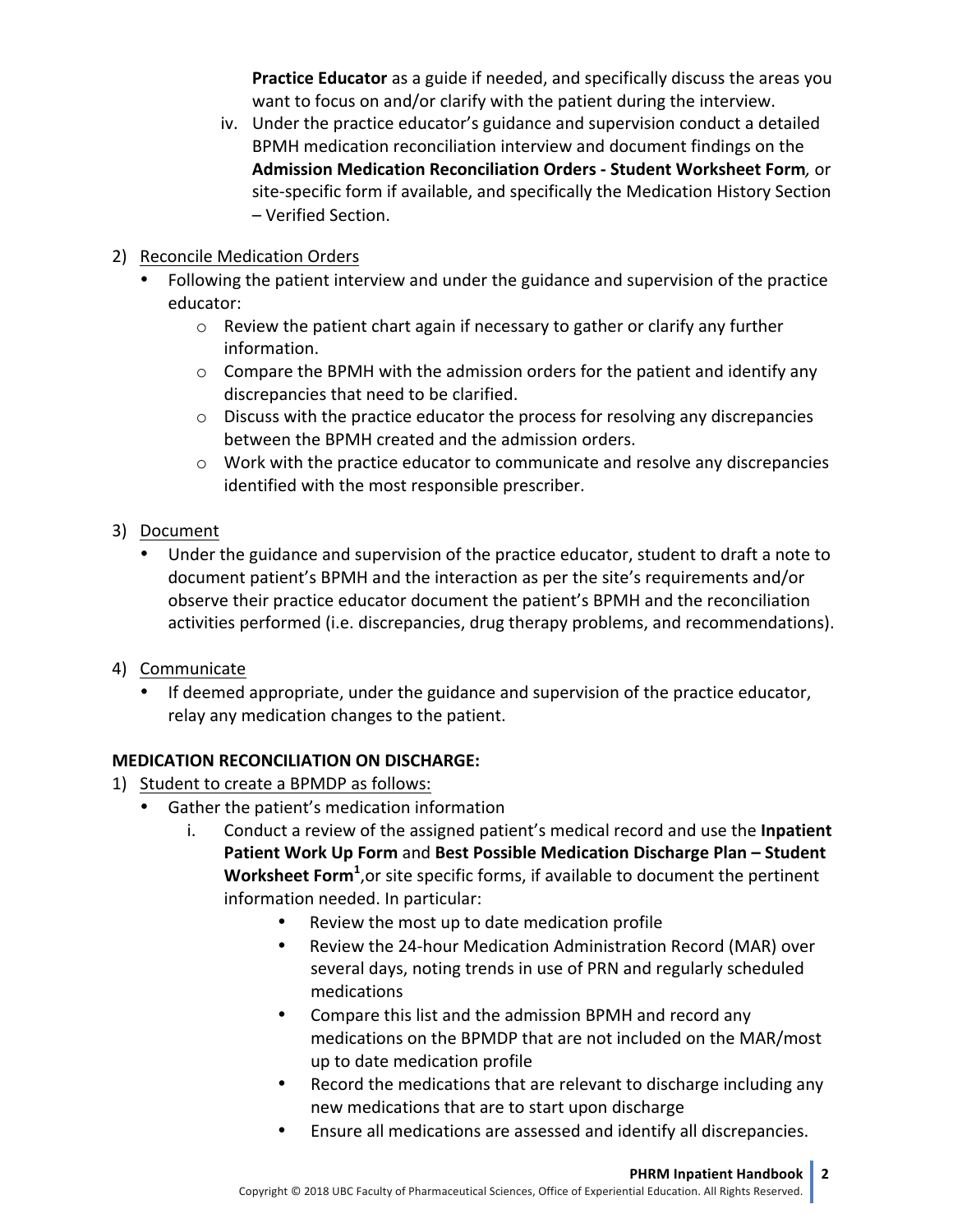- Prepare and present the patient and the findings to the practice educator, using the **Requirements Checklist for Inpatient Presentation to Practice** as a guide if needed, and specifically discuss with practice educator the following:
	- i. Any discrepancies identified that need to be clarified such as omitted medications, dose adjustments, formulary adjustments etc.
	- ii. For each medication indicate the following:
		- 1. continue as per prior to admission
		- 2. adjusted
		- 3. discontinued
		- 4. new in hospital
- 2) Reconcile Medication Orders
	- If discrepancies found:
		- $\circ$  Discuss with the practice educator the process for resolving any discrepancies identified.
		- $\circ$  Under the guidance and supervision of the practice educator:
			- Resolve any discrepancies identified with the most responsible prescriber and write new prescriptions if needed.
			- Draft a note to document the BPMDP as per the site's requirements and/or observe the practice educator document the patient's BPMDP. Specifically ensure the documentation for each medication is complete indicating: continue as prior to admission, adjusted, discontinued, or new in hospital.

# 3) Communicate the BPMDP

- Communicate the BPMDP to the patient and/or caregiver
	- $\circ$  Prior to counselling the patient in preparation for discharge, prepare the approach to the counselling session by reviewing the **BPMDP Counselling Student Guide** and the Requirements Checklist for BPMDP Counselling<sup>1</sup>
	- $\circ$  Discuss the areas you want to focus on with the patient and/or caregiver during the counselling session with the practice educator and prepare a medication schedule for the patient using the **Medication Schedule - Student Worksheet** form or site-specific form if available.
	- $\circ$  Under the guidance and supervision of practice educator conduct a BPMDP counselling session with the patient and/or caregiver.
		- Provide medication education and counselling as needed and relay any medication changes to the patient
		- Share **ISMP Canada's 5 Questions to Ask About Your Medications**<sup>1</sup> document, if deemed appropriate by the practice educator.
- Observe the practice educator communicate the BPMDP to the appropriate healthcare providers within the patient's circle of care (e.g. community pharmacy, primary care physician, etc) as applicable.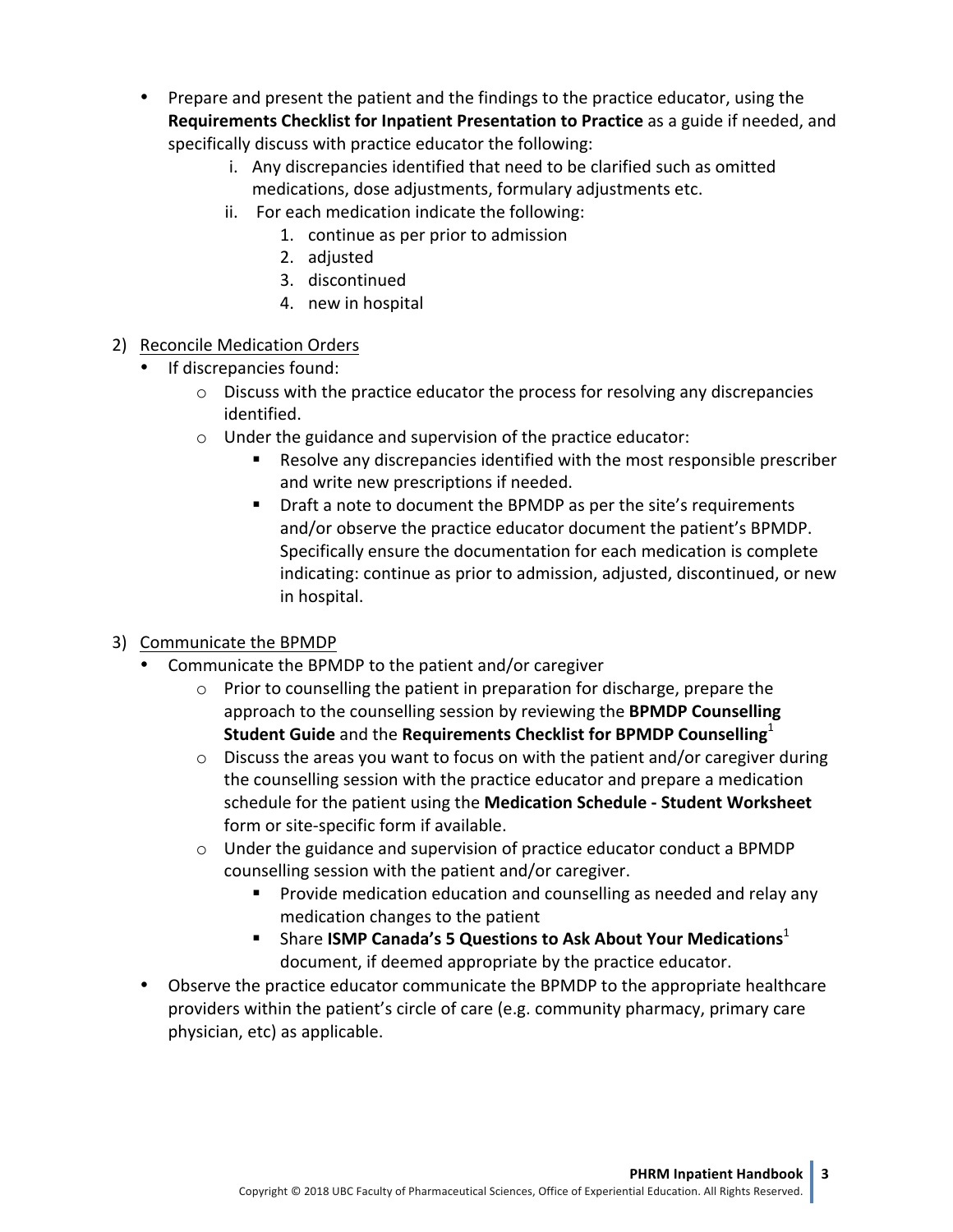- 4) Document
	- Under the guidance and supervision of the practice educator, student to draft a note to document the above activities as per the site's requirements and/or student to observe practice educator complete the required documentation.

### **ACCESSORY RESOURCES**

- **Inpatient Patient Work Up Form** (see Appendix 3 Working Up A Patient in the Inpatient Setting – A Student Guide))
- **Requirements Checklist Inpatient Presentation to Practice Educator** (see Appendix 2)
- Medication Reconciliation On Admission
	- o **Admission Medication Reconciliation Orders - Student Worksheet Form** (see below)
	- o **BPMH Medication Interview Student Guide** (see below)
- Medication Reconciliation On Discharge
	- **O** Best Possible Medication Discharge Plan Student Worksheet<sup>1</sup> (see below)
	- o **Medication Schedule - Student Worksheet Form**<sup>1</sup> (see below)
	- o **BPMDP Interview Student Guide** (see (see below)
	- $\circ$  *ISMP Canada 5 Questions to Ask About Your Medications***<sup>1</sup> (see below)**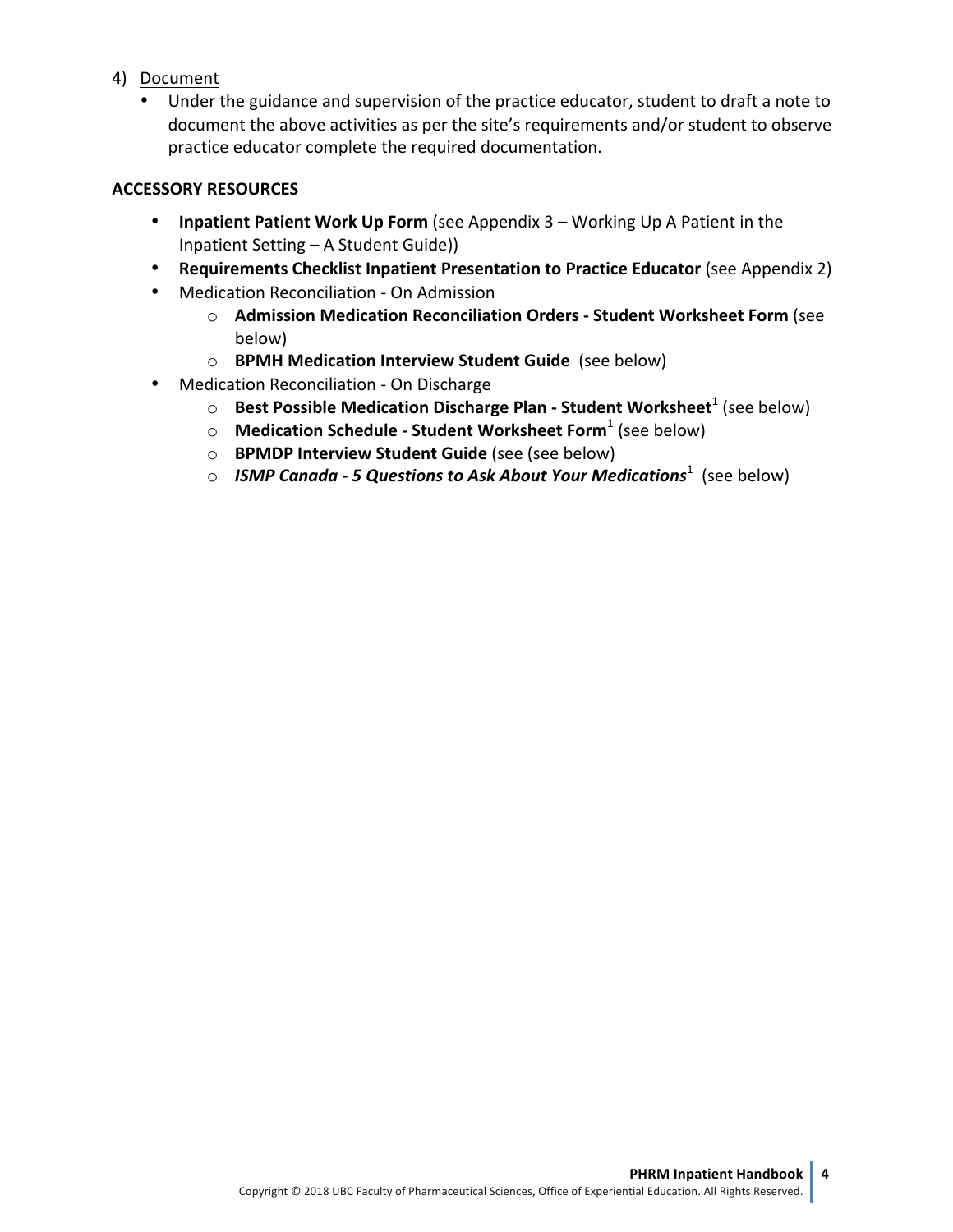| Medication Reconciliation Orders (Page 1 of 2) |                                                   | NOTE THIS IS NOT A VALID PRESCRIPTION<br>Patient Initials:<br>Date:                                                                                                                                                                                                                                                                                                                                                                                       |  |  |  |  |
|------------------------------------------------|---------------------------------------------------|-----------------------------------------------------------------------------------------------------------------------------------------------------------------------------------------------------------------------------------------------------------------------------------------------------------------------------------------------------------------------------------------------------------------------------------------------------------|--|--|--|--|
| Clinical Information as per PharmaNet:         |                                                   |                                                                                                                                                                                                                                                                                                                                                                                                                                                           |  |  |  |  |
|                                                |                                                   | Adverse Reaction(s) as per PharmaNet (refer to facility-specific documentation for current status):                                                                                                                                                                                                                                                                                                                                                       |  |  |  |  |
| province or over the internet.                 |                                                   | Please note that the patient's PHARMANET profile MAY contain discontinued medications and MAY NOT contain updated instructions the patient<br>may have received from their physician or such items as non-prescription drugs, samples, investigational or clinical trial drugs, complementary and<br>alternative therapies, selected prescriptions obtained through provincial programs (e.g. antiretrovirals) or prescriptions obtained from outside the |  |  |  |  |
|                                                | <b>Medication History</b>                         | <b>Medication Orders</b>                                                                                                                                                                                                                                                                                                                                                                                                                                  |  |  |  |  |
| Medications as per                             | Verified with:                                    |                                                                                                                                                                                                                                                                                                                                                                                                                                                           |  |  |  |  |
| PharmaNet                                      | D patient<br>Dother:                              |                                                                                                                                                                                                                                                                                                                                                                                                                                                           |  |  |  |  |
|                                                | Taking differently (specify):                     | Give as per verified history                                                                                                                                                                                                                                                                                                                                                                                                                              |  |  |  |  |
|                                                | Per PharmaNet                                     | Give as per PharmaNet                                                                                                                                                                                                                                                                                                                                                                                                                                     |  |  |  |  |
|                                                | No longer taking                                  | Discontinue<br>Change to:                                                                                                                                                                                                                                                                                                                                                                                                                                 |  |  |  |  |
|                                                | Unable to verify                                  |                                                                                                                                                                                                                                                                                                                                                                                                                                                           |  |  |  |  |
|                                                | Last dose taken at:                               |                                                                                                                                                                                                                                                                                                                                                                                                                                                           |  |  |  |  |
|                                                | Taking differently (specify):                     | Give as per verified history                                                                                                                                                                                                                                                                                                                                                                                                                              |  |  |  |  |
|                                                | Per PharmaNet                                     | Give as per PharmaNet                                                                                                                                                                                                                                                                                                                                                                                                                                     |  |  |  |  |
|                                                | No longer taking                                  | Discontinue                                                                                                                                                                                                                                                                                                                                                                                                                                               |  |  |  |  |
|                                                | Unable to verify                                  | Change to:                                                                                                                                                                                                                                                                                                                                                                                                                                                |  |  |  |  |
|                                                | Last dose taken at:                               |                                                                                                                                                                                                                                                                                                                                                                                                                                                           |  |  |  |  |
|                                                | Taking differently (specify):                     | Give as per verified history                                                                                                                                                                                                                                                                                                                                                                                                                              |  |  |  |  |
|                                                |                                                   | Give as per PharmaNet                                                                                                                                                                                                                                                                                                                                                                                                                                     |  |  |  |  |
|                                                | Per PharmaNet<br>No longer taking                 | Discontinue                                                                                                                                                                                                                                                                                                                                                                                                                                               |  |  |  |  |
|                                                | Unable to verify                                  |                                                                                                                                                                                                                                                                                                                                                                                                                                                           |  |  |  |  |
|                                                | Last dose taken at:                               | Change to:                                                                                                                                                                                                                                                                                                                                                                                                                                                |  |  |  |  |
|                                                | Taking differently (specify):                     | Give as per verified history                                                                                                                                                                                                                                                                                                                                                                                                                              |  |  |  |  |
|                                                |                                                   | Give as per PharmaNet                                                                                                                                                                                                                                                                                                                                                                                                                                     |  |  |  |  |
|                                                | Per PharmaNet<br>No longer taking                 | Discontinue                                                                                                                                                                                                                                                                                                                                                                                                                                               |  |  |  |  |
|                                                | $\Box$ Unable to verify                           |                                                                                                                                                                                                                                                                                                                                                                                                                                                           |  |  |  |  |
|                                                | $\Box$ Last dose taken at:                        | Change to:                                                                                                                                                                                                                                                                                                                                                                                                                                                |  |  |  |  |
|                                                |                                                   |                                                                                                                                                                                                                                                                                                                                                                                                                                                           |  |  |  |  |
| Medication History taken by:                   | Prescriber:                                       |                                                                                                                                                                                                                                                                                                                                                                                                                                                           |  |  |  |  |
| Prescriber or                                  | Date                                              | Time                                                                                                                                                                                                                                                                                                                                                                                                                                                      |  |  |  |  |
| Designation:<br>Date and Time:                 | Signature N/A as this is not a valid prescription |                                                                                                                                                                                                                                                                                                                                                                                                                                                           |  |  |  |  |
| Initials:                                      | Printed Name                                      | College ID                                                                                                                                                                                                                                                                                                                                                                                                                                                |  |  |  |  |
|                                                |                                                   |                                                                                                                                                                                                                                                                                                                                                                                                                                                           |  |  |  |  |

<sup>1</sup> Adapted from the University of British Columbia Faculty of Pharmaceutical Sciences Integrations Activity Team. © The University of British Columbia,<br>Faculty of Pharmaceutical Sciences, 2016. All rights reserved.

1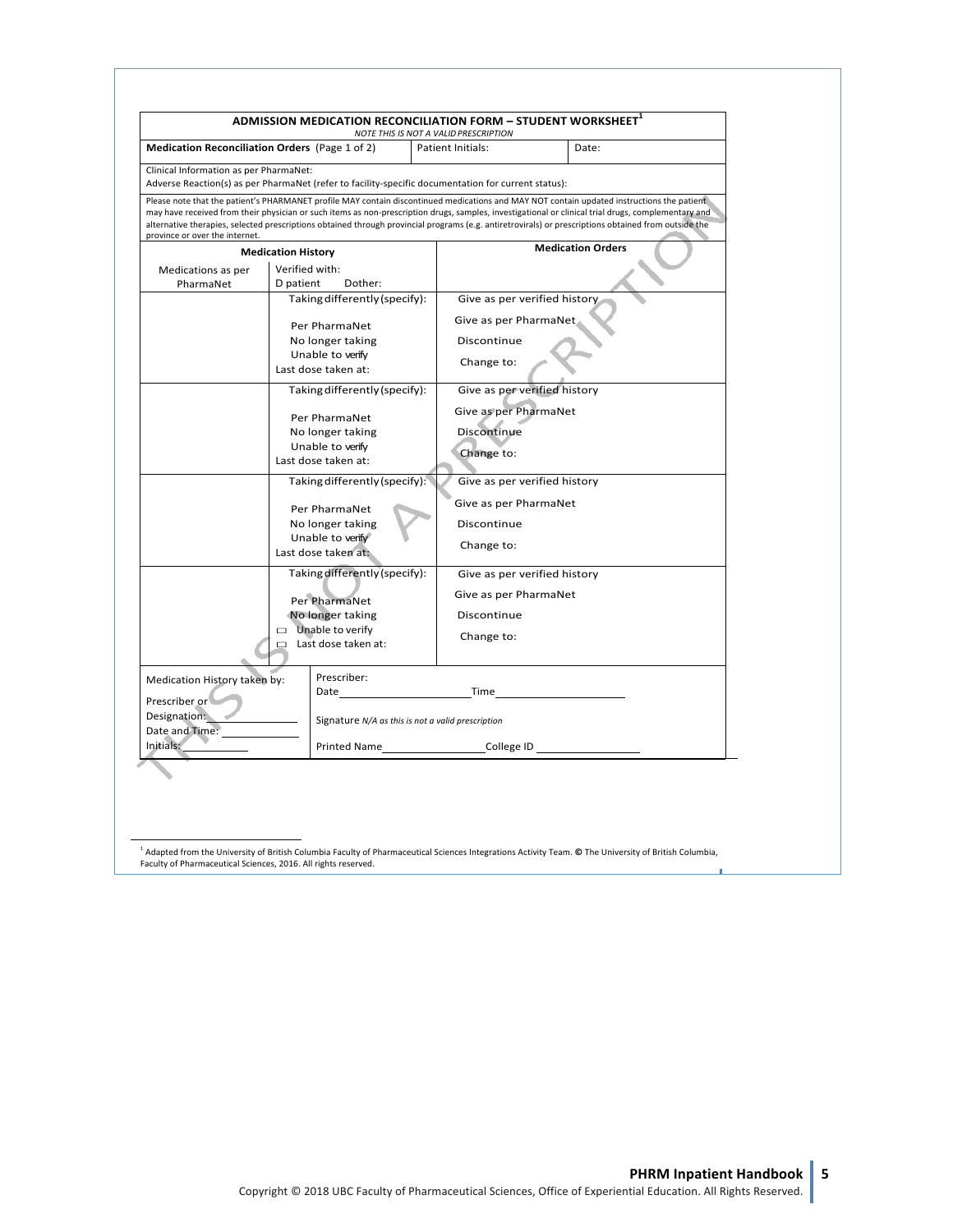|                                                                                                                                               | <b>ADMISSION MEDICATION RECONCILIATION FORM - STUDENT</b><br><b>WORKSHEET</b> <sup>Error! Bookmark not defined.</sup>                       |                                     |  |  |  |  |
|-----------------------------------------------------------------------------------------------------------------------------------------------|---------------------------------------------------------------------------------------------------------------------------------------------|-------------------------------------|--|--|--|--|
|                                                                                                                                               | NOTE THIS IS NOT A VALID PRESCRIPTION                                                                                                       |                                     |  |  |  |  |
| <b>Medication Reconciliation (Page 2 of 2)</b>                                                                                                | Patient Initials:<br>Date:                                                                                                                  |                                     |  |  |  |  |
| Clinical Information as per PharmaNet:<br>Adverse Reaction(s) as per PharmaNet (refer to facility-specific documentation for current status): |                                                                                                                                             |                                     |  |  |  |  |
|                                                                                                                                               | <b>Additional Medication History</b><br>D Not taking any/additional medications<br>(herbal, non-prescription, antiretroviral, sample, etc.) | <b>Medication Orders</b>            |  |  |  |  |
| Drug, Dose, Route, Frequency, and Duration                                                                                                    | Give as per verified history<br>$\Box$                                                                                                      |                                     |  |  |  |  |
|                                                                                                                                               |                                                                                                                                             | Discontinue<br>$\Box$               |  |  |  |  |
|                                                                                                                                               |                                                                                                                                             | $\Box$ Change to:                   |  |  |  |  |
| Drug, Dose, Route, Frequency, and Duration                                                                                                    |                                                                                                                                             | $\Box$ Give as per verified history |  |  |  |  |
|                                                                                                                                               |                                                                                                                                             | $\Box$ Discontinue                  |  |  |  |  |
|                                                                                                                                               |                                                                                                                                             | $\Box$ Change to:                   |  |  |  |  |
|                                                                                                                                               |                                                                                                                                             |                                     |  |  |  |  |
| Drug, Dose, Route, Frequency, and Duration                                                                                                    |                                                                                                                                             | $\Box$ Give as per verified history |  |  |  |  |
|                                                                                                                                               |                                                                                                                                             | $\Box$ Discontinue                  |  |  |  |  |
|                                                                                                                                               |                                                                                                                                             | $\Box$ Change to:                   |  |  |  |  |
| Drug, Dose, Route, Frequency, and Duration                                                                                                    |                                                                                                                                             | $\Box$ Give as per verified history |  |  |  |  |
|                                                                                                                                               |                                                                                                                                             | $\Box$ Discontinue                  |  |  |  |  |
|                                                                                                                                               |                                                                                                                                             |                                     |  |  |  |  |
|                                                                                                                                               |                                                                                                                                             | $\Box$ Change to:                   |  |  |  |  |
| Drug, Dose, Route, Frequency, and Duration                                                                                                    |                                                                                                                                             | $\Box$ Give as per verified history |  |  |  |  |
|                                                                                                                                               |                                                                                                                                             | $\Box$ Discontinue                  |  |  |  |  |
|                                                                                                                                               |                                                                                                                                             | $\Box$ Change to:                   |  |  |  |  |
| Medication History taken by:                                                                                                                  | Prescriber:                                                                                                                                 |                                     |  |  |  |  |
|                                                                                                                                               |                                                                                                                                             | Date Time                           |  |  |  |  |
| Prescriber or                                                                                                                                 | Signature N/A as this is not a valid prescription                                                                                           |                                     |  |  |  |  |
| Designation: Designation:                                                                                                                     |                                                                                                                                             |                                     |  |  |  |  |
| Date and Time:                                                                                                                                |                                                                                                                                             | Printed Name College ID             |  |  |  |  |
| Initials:                                                                                                                                     |                                                                                                                                             |                                     |  |  |  |  |

1

**PHRM Inpatient Handbook**<br>© Copyright 2018 UBC Faculty of Pharmaceutical Sciences, Office of Experiential Education. All Rights Reserved.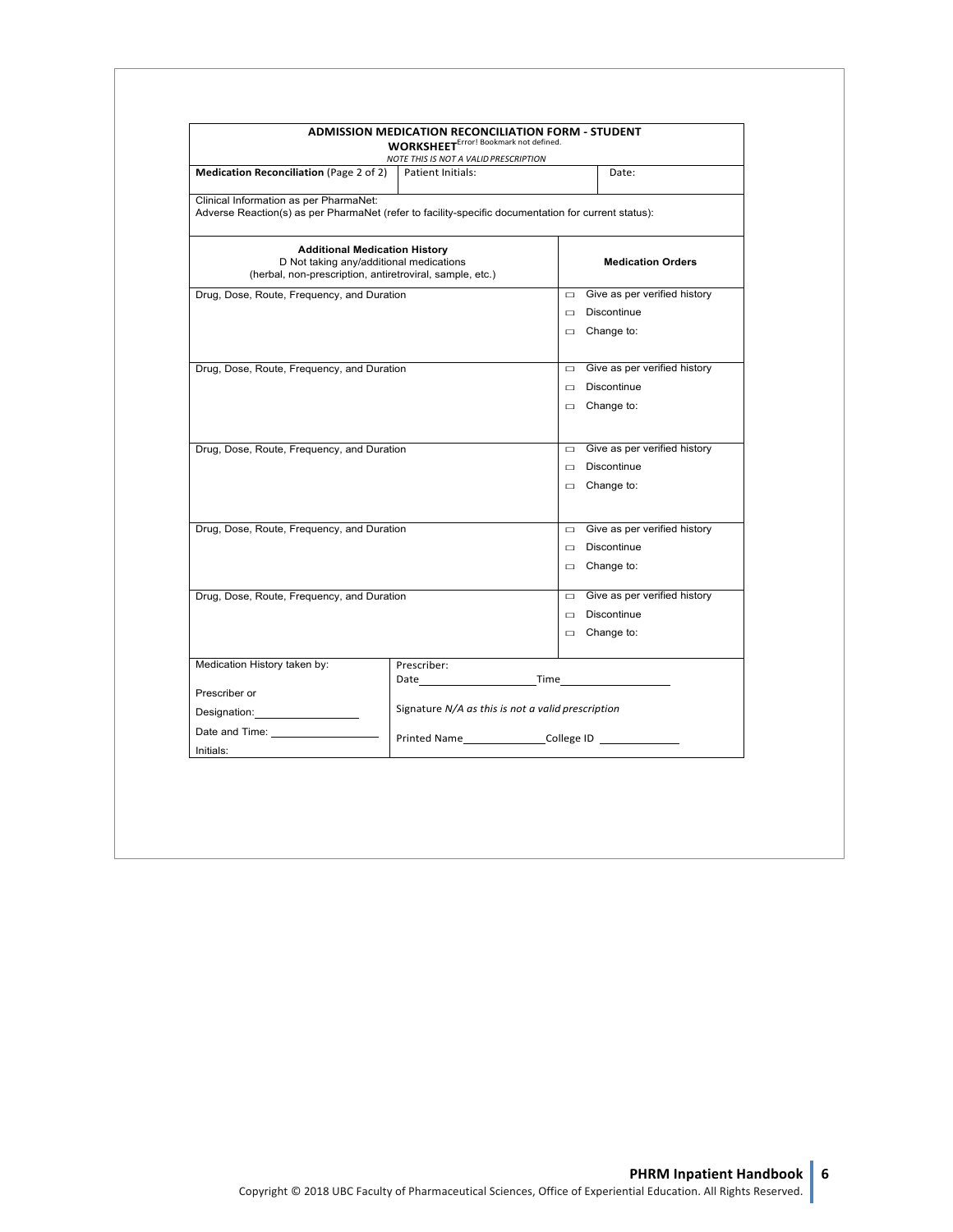#### Best Possible Medication History Interview - Student Guide<sup>1</sup>

Note: The template provided here serves as a general guide for use but the practice educator can amend this at any time to better suit the practice environment and patient population. As approaches and resources may vary, students should always discuss their approach with the practice educator on site prior *to conducting a BPMH interview for the first time while on practicum.*

|              | Introduction                                                                                                                           |
|--------------|----------------------------------------------------------------------------------------------------------------------------------------|
| $\checkmark$ | Hello Mr./Mrs./Ms./Miss. _________; I'm a student pharmacist and my name is ___                                                        |
|              |                                                                                                                                        |
| ✓            | I have a list of medications from your chart (and/or PharmaNet record) and I want to make sure that                                    |
|              | it is complete and accurate so that the correct medications are ordered while you are in the hospital.                                 |
| ✓            | Are you familiar with your medications? If not, is there a caregiver I can talk to?                                                    |
| ✓            | Can we take ~ 10-15 minutes to discuss your medications? Is this a good time?                                                          |
|              | <b>Information Gathering</b>                                                                                                           |
|              | Medical and Social History - if not specifically described in the chart may need to clarify with patient:                              |
| ✓            | Contact and demographic information (name, address, phone, physician, specialist)                                                      |
| ✓            | Reason for encounter/hospital admission                                                                                                |
| ✓            | Medication experience (expectations, concerns, compliance aids)                                                                        |
| ✓            | Immunization status                                                                                                                    |
| ✓            | Social drug use (tobacco, caffeine, alcohol, recreational drugs)                                                                       |
| ✓            | Family medical history                                                                                                                 |
| ✓            | Do you have any medication allergies? If yes, what happens when you take ?                                                             |
| ✓            | Did you bring your medication list/blister pack/medication vials with you to the hospital?                                             |
| ✓            | Ask patient to list his/her medications or review each medication from the chart or PharmaNet record                                   |
|              | $\rightarrow$ How do you take _______________(dose, route, and frequency)?                                                             |
|              | $\rightarrow$ Do you know why you are taking _______________(indication, start date)?                                                  |
| ✓            | Are there any prescription medications you have that you are not taking?                                                               |
| $\checkmark$ | Are there any other prescription medications that you are taking? [use their medical conditions to<br>prompt for possible medications] |
| $\checkmark$ | Were there any recent changes to your medications (e.g. new starts, dose changes etc)? Any recent                                      |
|              | antibiotic use?                                                                                                                        |
| $\checkmark$ | Do you take anything that you would buy without a doctor's prescription? Give example, e.g. ASA                                        |
| ✓            | Do you take any vitamins (ex. multivitamin)? If yes, how do you take _______?                                                          |
| ✓            | Do you take any minerals (ex. Calcium, iron)? If yes, how do you take<br>ς                                                             |
| ✓            | Do you use any supplements (ex. Glucosamine, St. John's Wort)? If yes, how do you take ?                                               |
| ✓            | Do you use any eye drops? If yes, how many and how often?                                                                              |
| ✓            | Do you use any ear or nose drops/nose sprays? If yes, how many and how often?                                                          |

<sup>1</sup> Adapted with permission from the LMPS (SPH, SMH, VGH) EEF's Mutually Beneficial Activity Checklists (with contributions from Dr. M. Leung and her directed studies students March 2016). Reference: Chhibbar S, Ingram S, Fernandes O, et al. Best possible<br>medication history interview guide. Toronto, Ont.: University Health Network and ISMP Canada. Last

> **PHRM Inpatient Handbook 1** ©Copyright 2018 UBC Faculty of Pharmaceutical Sciences, Office of Experiential Education. All Rights Reserved.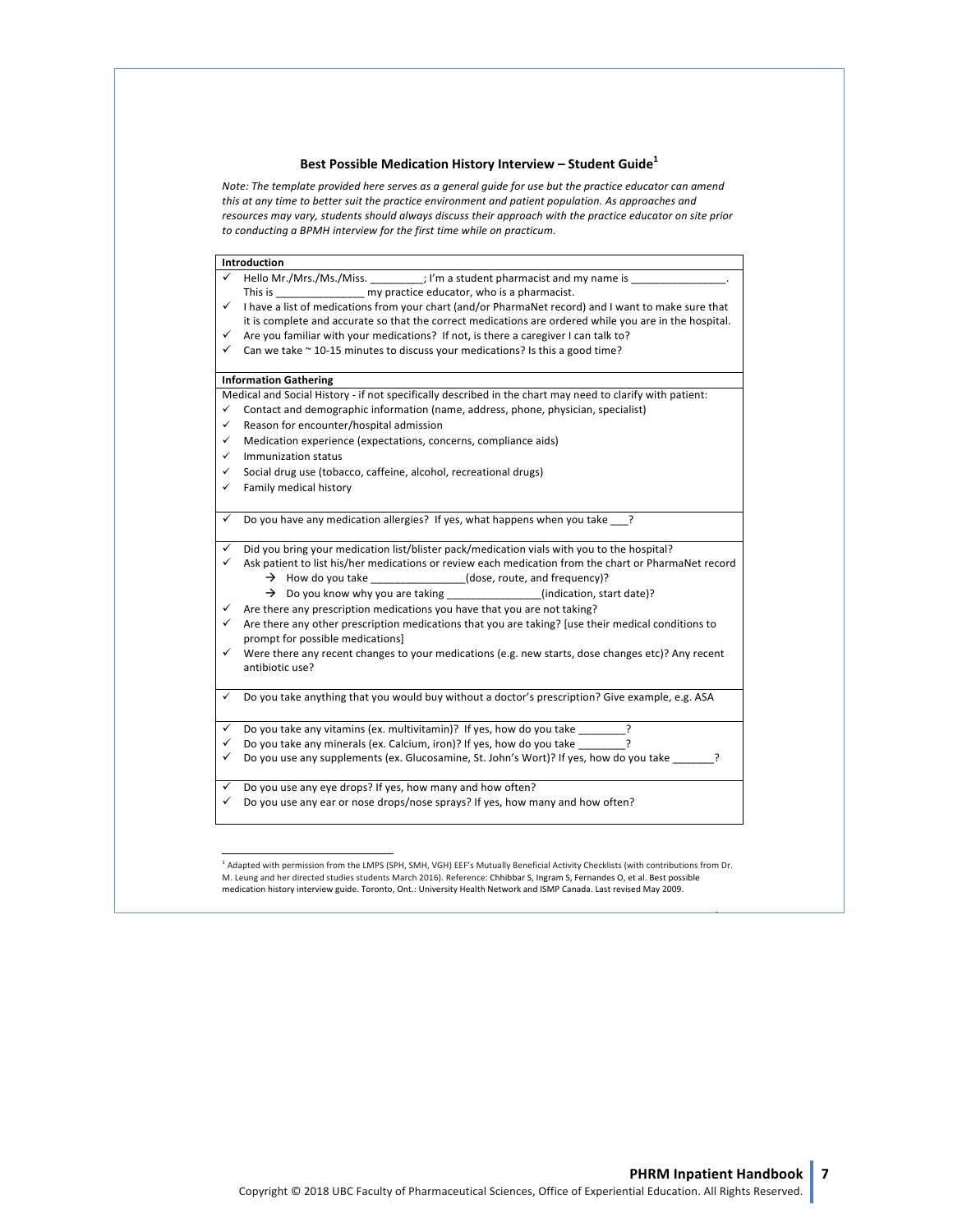- $\checkmark$  Do you use any inhalers? Medicated patches? Medicated creams or ointments?<br> $\checkmark$  Do you use any injectables?
- Do you use any injectables?
- $\checkmark$  Did your doctor give you any medication samples to try?

#### **Community Pharmacy**

- $\checkmark$  Do you have a pharmacy that you normally go to? (Name and Location)
	- $\rightarrow$ Is it okay if we call the pharmacy to clarify your medications? [omit if not relevant]
- $\checkmark$  Do you get your medications from more than one pharmacy?
- $\checkmark$  Do you have difficulties taking your medications or remembering to take your medications? Any cost concerns? If you are using compliance aids (blister packs, daily delivery) how is that working for you?

#### **Closing**

- $\checkmark$  Ask patient if he/she has any questions.
- $\checkmark$  Let the patient know that the most updated medication list will be inserted into the patient's medical
- chart once the pharmacist confirms the list and any follow-ups that may be needed.
- $\checkmark$  Thank patient.

**PHRM Inpatient Handbook** 1 ©Copyright 2018 UBC Faculty of Pharmaceutical Sciences, Office of Experiential Education. All Rights Reserved.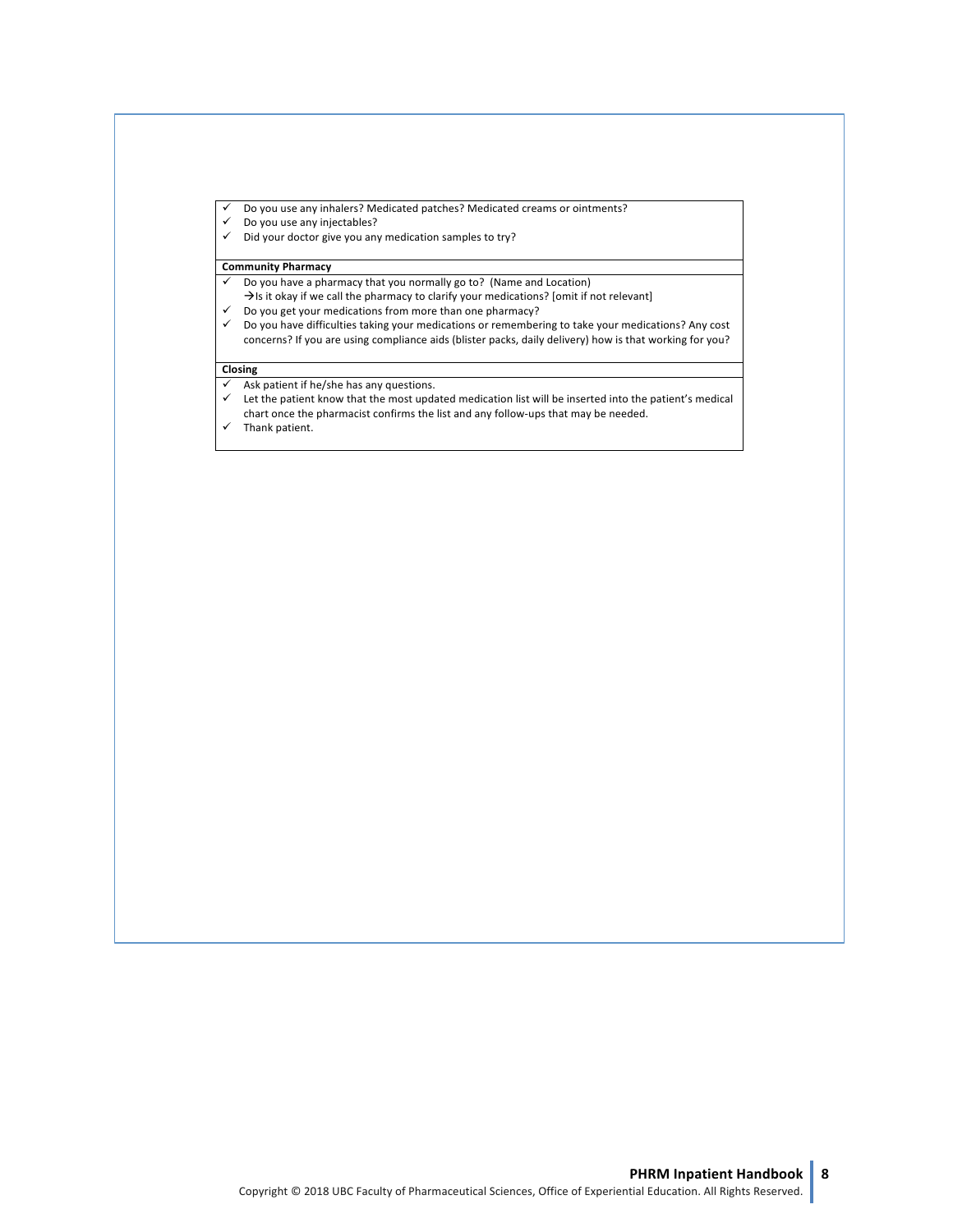| <b>Patient Initials:</b>                                                                                                                                                                                                                                                                                                                |      |                                      |                     |                               |                         |                             |                    | <b>Discharge Date:</b> |          |                        |          |
|-----------------------------------------------------------------------------------------------------------------------------------------------------------------------------------------------------------------------------------------------------------------------------------------------------------------------------------------|------|--------------------------------------|---------------------|-------------------------------|-------------------------|-----------------------------|--------------------|------------------------|----------|------------------------|----------|
| Allergies:                                                                                                                                                                                                                                                                                                                              |      |                                      |                     |                               |                         |                             | Primary diagnosis: |                        |          |                        |          |
| <b>Community Pharmacy:</b>                                                                                                                                                                                                                                                                                                              |      |                                      |                     |                               |                         |                             |                    | Phone number:          |          |                        |          |
|                                                                                                                                                                                                                                                                                                                                         |      | To be completed by pharmacy student: |                     |                               |                         |                             |                    |                        |          | To be confirmed by MD: |          |
| <b>Current Medications</b>                                                                                                                                                                                                                                                                                                              | Dose | Route and<br><b>Directions</b>       | BPMH/MAR<br>Source: | Same as prior<br>to admission | Adjusted in<br>hospital | Discontinued<br>in hospital | New in<br>hospital | Do not<br>continue     | Quantity | Repeats                | Comments |
|                                                                                                                                                                                                                                                                                                                                         |      |                                      |                     |                               |                         |                             |                    |                        |          |                        |          |
|                                                                                                                                                                                                                                                                                                                                         |      |                                      |                     |                               |                         |                             |                    |                        |          |                        |          |
|                                                                                                                                                                                                                                                                                                                                         |      |                                      |                     |                               |                         |                             |                    |                        |          |                        |          |
| <b>New Discharge Medications</b>                                                                                                                                                                                                                                                                                                        |      |                                      |                     |                               |                         |                             |                    |                        |          |                        |          |
|                                                                                                                                                                                                                                                                                                                                         |      |                                      |                     |                               |                         |                             |                    |                        |          |                        |          |
|                                                                                                                                                                                                                                                                                                                                         |      |                                      |                     |                               |                         |                             |                    |                        |          |                        |          |
| Date BPMDP Interview Completed ______<br>Physician Name<br><sup>1</sup> Adapted with permission from ISMP Canada. Reference: Canadian Patient Safety Institute and ISMP Canada (2017). Medication Reconciliation in Acute Care Getting Started Kit, version 4. Retrieved December 15, 2017 from:<br>https://www.ismp-canada.org/medrec/ |      |                                      |                     |                               |                         |                             |                    |                        |          |                        |          |

**PHRM Inpatient Handbook** 1<br>©Copyright 2018 UBC Faculty of Pharmaceutical Sciences, Office of Experiential Education. All Rights Reserved.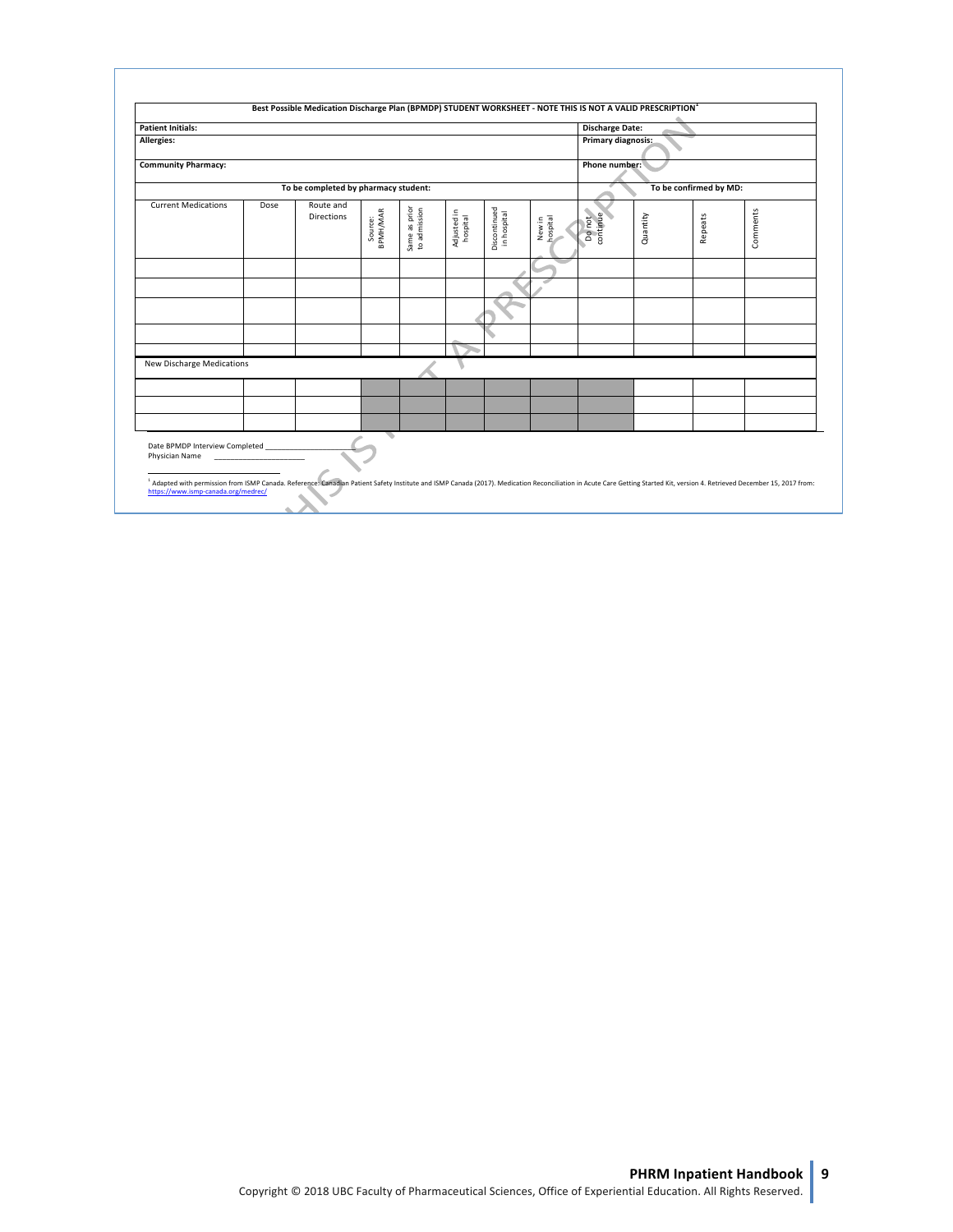#### **Prepared for: Prepared by: Date:**

#### **MEDICATION SCHEDULE-STUDENT WORKSHEET<sup>1</sup> - This is not a prescription**

|                | Allergies:                                                                                      |                         | Comments:<br>Times are only approximates and to be used as a guide |               |             |  |  |  |
|----------------|-------------------------------------------------------------------------------------------------|-------------------------|--------------------------------------------------------------------|---------------|-------------|--|--|--|
|                | <b>MEDICATION NAME (Trade Name*)</b>                                                            | <b>TIME</b>             |                                                                    |               |             |  |  |  |
|                | <b>DIRECTIONS</b><br><b>REASON FOR USE</b>                                                      | <b>Breakfast</b><br>8am | Lunch<br>12pm                                                      | Supper<br>6pm | Bed<br>10pm |  |  |  |
| $\mathbf{1}$   |                                                                                                 |                         |                                                                    |               |             |  |  |  |
| $\overline{2}$ |                                                                                                 |                         |                                                                    |               |             |  |  |  |
| 3              |                                                                                                 |                         |                                                                    |               |             |  |  |  |
| $\overline{4}$ |                                                                                                 |                         |                                                                    |               |             |  |  |  |
| 5              |                                                                                                 |                         |                                                                    |               |             |  |  |  |
| 6              |                                                                                                 |                         |                                                                    |               |             |  |  |  |
|                | *Represents the most common trade name; not necessarily the brand that you are currently using. |                         |                                                                    |               |             |  |  |  |

<sup>1</sup> Adapted with permission from the LMPS (SPH, SMH, VGH) EEF's Mutually Beneficial Activity Checklists (with contributions from Dr. M. Leung and her directed studies students March 2016).

**PHRM Inpatient Handbook 1**

©Copyright 2018 UBC Faculty of Pharmaceutical Sciences, Office of Experiential Education. All Rights Reserved.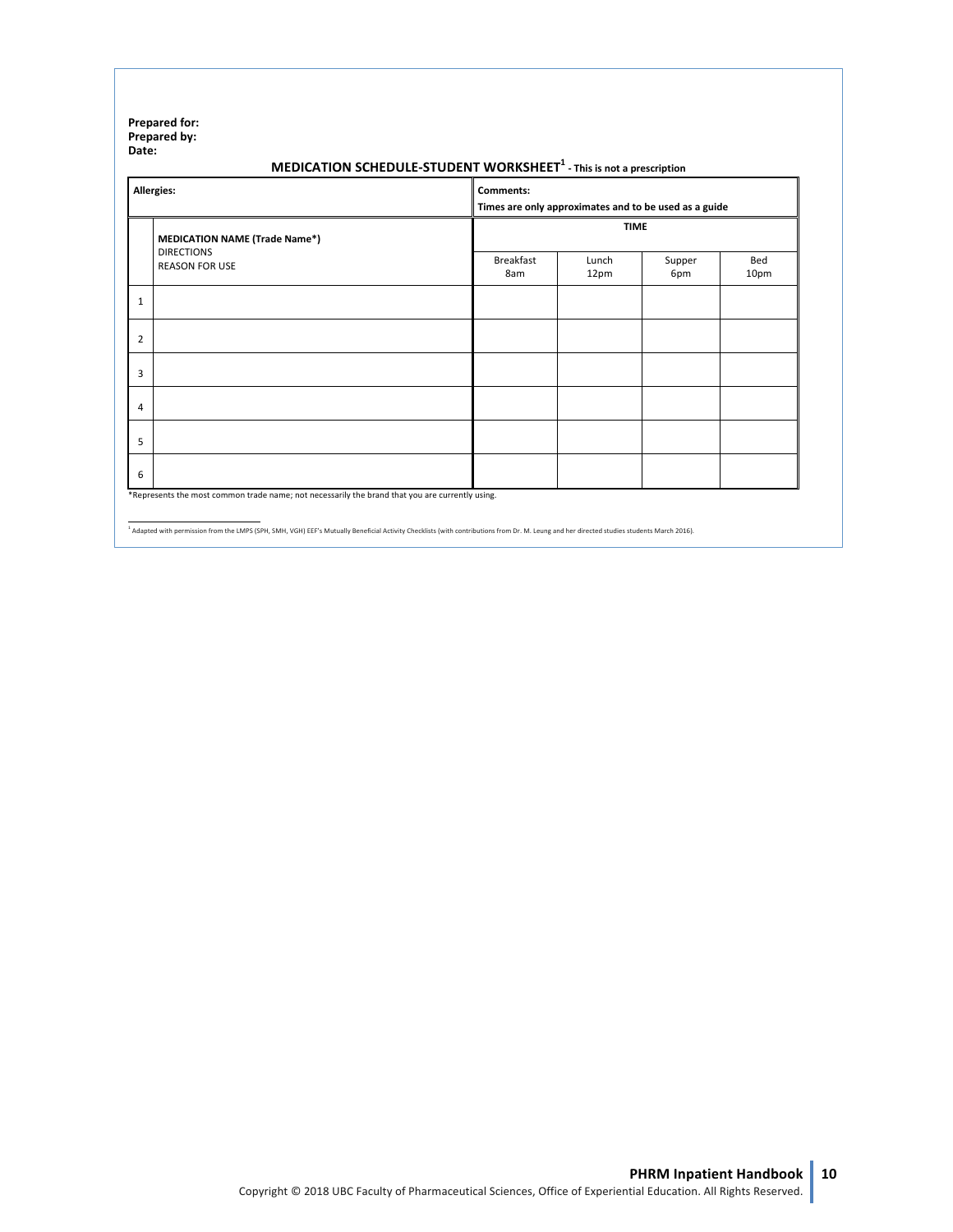### **Best Possible Medication Discharge Plan (BPMDP) Counselling Student Guide<sup>1,2,3</sup>**

Note: The template provided here serves as a general guide for use but the practice educator can amend this at any time to better suit the practice environment and patient population. As approaches and resources may vary, students should always discuss their approach with the *practice educator on site prior to conducting BPMDP counselling session for the first time while on practicum.* 

#### **Pre-counselling Preparation**

- Confirm the patient's discharge time with your practice educator and/or the physician to ensure you have adequate time for medication reconciliation and discharge counselling. This is important; as patients are eager to leave hospital once they find out they are being discharged.
- $\checkmark$  Try to schedule the counselling session as soon as the discharge date is known and medications are confirmed and at a time the patient's family/caregiver is available (if they wish to be present)
- Ensure discharge prescriptions have been prepared and confirmed with the physician, if not already done so, and that any noted discrepancies, or drug therapy problems such as medications with no appropriate indications or medical conditions with no medications have been resolved.
- Confirm that all Pharmacare (including First Nations Health Benefits Plan, Plan W), private drug plan, and special authority requests have been completed (if applicable).
- Prepare patient friendly medication list, date it, and review it with the practice educator. Once verified by practice educator, provide it to the patient/caregiver at the beginning of the BPMDP counselling session.

#### **Counselling Session**

- When reviewing the medication list with the patient and/or caregiver:
- Review and counsel the patient on each of the discharge medications +/- devices: the purpose of each medication, how it works, onset of action, dose, timing, intended duration, adverse drug reaction's (ADR's) of all medications (with emphasis on any new medications and their intended duration).

**Ensure you communicate the changes, particularly the changes to the home regimens the patient was on prior to hospital** 

- admission so they can make adjustments accordingly i.e. for each medication indicate the following, if applicable:
	- **■** Medications that have CHANGED in hospital
	- Medications that are NO LONGER REQUIRED on discharge
	- **■** Medications that are to CONTINUE on discharge
	- Medications that are NEW and to be taken on discharge
- Counsel patient on when to seek medical care.
- Ensure counselling on all other miscellaneous points have been completed (e.g. non-drug measures).
- Identify any barriers to non-adherence and offer solutions, e.g. discuss blister packages/dosettes with patient and if this is
- something they want, document this on prescriptions that are being sent to community pharmacy.
	- To assess adherence, consider asking patient how often he/she forgets to take medications in a given week Assess visual impairment, dexterity
		-
- Ensure outpatient lab requisition is prepared and forwarded to patient (if applicable and not already done by others).
- Discuss future steps patient must take (e.g. follow-up with physician in a timely manner, which tests will be needed, etc.).
- Ask patient to return all discontinued medications to his/her own pharmacy to minimize any risk of confusion.

#### **Summary**

- Assess the patient's/caregiver's understanding by having him/her summarize the counselling points and/or demonstrate how to use the devices, if applicable.
- Summarize the main points and then ask patient/caregiver if he/she has any questions.
- Advise patient/caregiver to keep the medication list on him/her at all times and share with his/her family physician, specialist(s) or dentist at every appointment.
- Ask the patient about his/her preferred pharmacy and have the discharge prescription faxed there.
- Advise patient/caregiver to use ONE community pharmacy to fill all prescriptions.

<sup>2</sup> Adapted with permission from ISMP Canada. Reference: Canadian Patient Safety Institute and ISMP Canada (2017). Medication Reconciliation in Acute Care Getting Started Kit, version 4. Retrieved March 15, 2017 from: https://www.ismp

<sup>3</sup> ISMP Canada (2015). Hospital to Home – Facilitating Medication Safety at Transitions: A Toolkit for Healthcare Providers.

**PHRM Inpatient Handbook 1**

©Copyright 2018 UBC Faculty of Pharmaceutical Sciences, Office of Experiential Education. All Rights Reserved.

<sup>&</sup>lt;sup>1</sup> Adapted with permission from the LMPS (SPH, SMH, VGH) EEF's Mutually Beneficial Activity Checklists (with contributions from Dr. M. Leung and her directed studies students March 2016)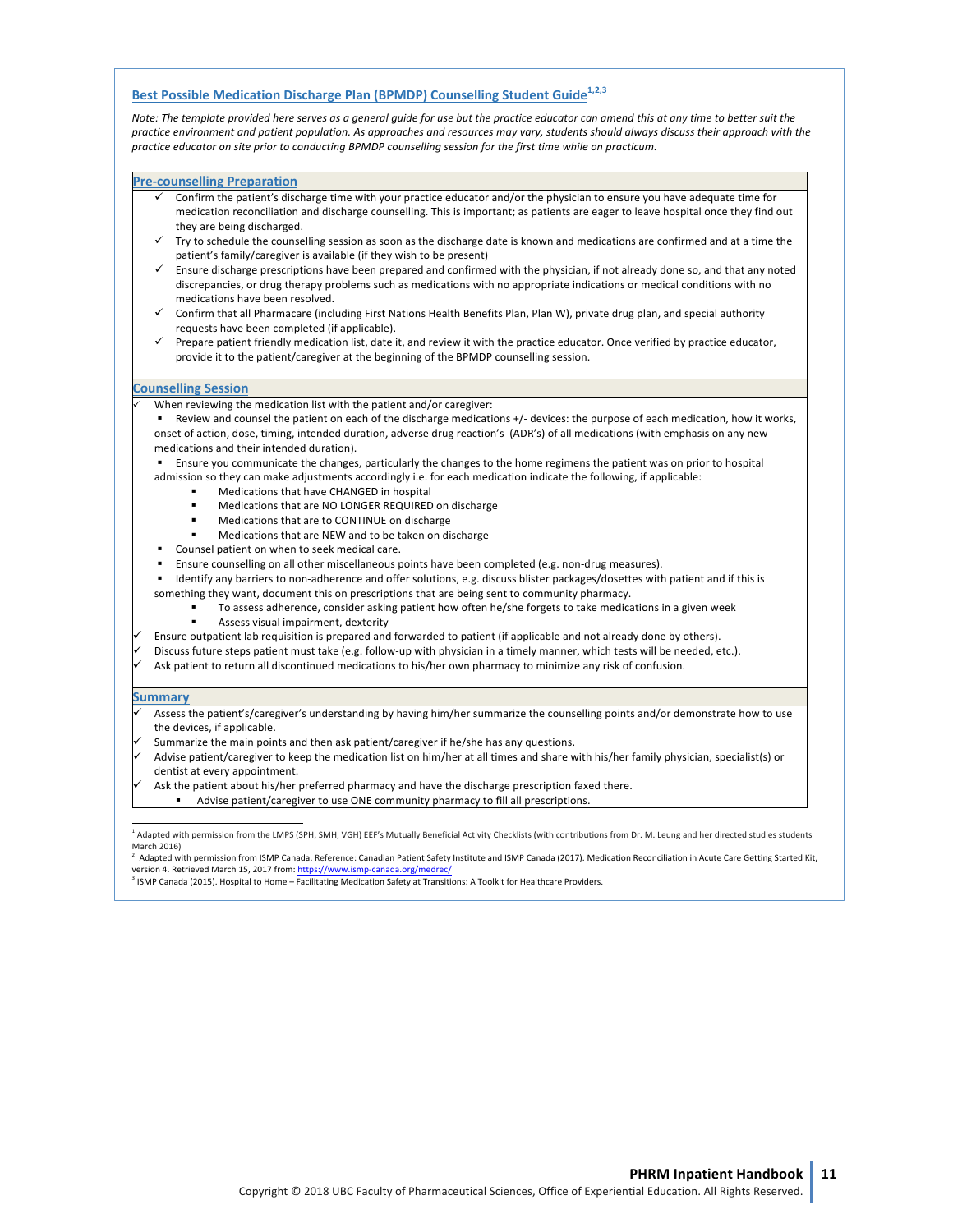#### **Post-Counselling**

Under the guidance and supervision of practice educator document service provided in the chart.

If possible and where appropriate, prepare communication to GP and/or community pharmacist and provide them with a name and number to contact about any inquiries.

- Notify them of all changes that were made and document:
	- All NEW medications, including indication, intended duration and Pharmacare/non-Pharmacare special authority approval
	- All medications that are to be CONTINUED (or reassessed by GP for continuation)
	- Medications that have been switched or CHANGED (e.g. dose/frequency changes)
	- **■** Medications that have been DISCONTINUED (include prior-to-admission medications that should be discontinued and those that were started in hospital and no longer needed)
	- **■** Discharge monitoring plan and follow up

Be available to respond to questions from patients/caregivers and/or community partners if needed.

**PHRM Inpatient Handbook 1** ©Copyright 2018 UBC Faculty of Pharmaceutical Sciences, Office of Experiential Education. All Rights Reserved.